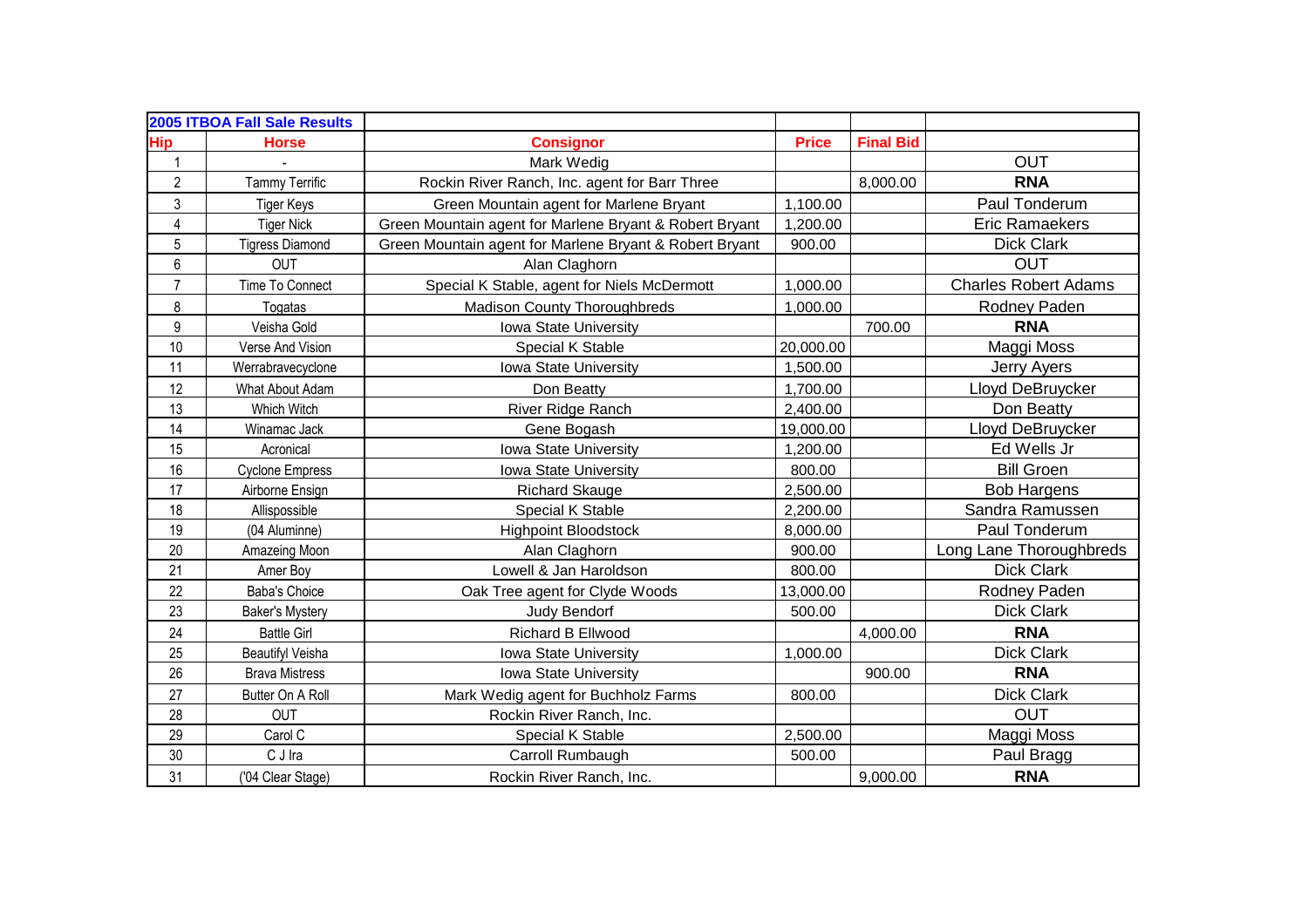| 32 | <b>OUT</b>              | Mark Wedig                                    |           |           | <b>OUT</b>                  |
|----|-------------------------|-----------------------------------------------|-----------|-----------|-----------------------------|
| 33 | Clever Tiger            | Green Mountain agent for Marlene Bryant       | 2,500.00  |           | Rodney Paden                |
| 34 | <b>Cyclone Prince</b>   | Iowa State University                         | 2,500.00  |           | <b>Ed Casady</b>            |
| 35 | Diggy's Hit             | Gene & Lenis Steenhoek                        | 500.00    |           | <b>Dick Clark</b>           |
| 36 | Dogging Baba            | Oak Tree agent for Clyde Woods                | 5,000.00  |           | Larry Hagemeier             |
| 37 | ('04 Doubling Dice)     | <b>Tim Murphy</b>                             |           | 2,000.00  | <b>NO SALE</b>              |
| 38 | <b>Dusty Concept</b>    | Special K Stable                              | 800.00    |           | Randy Loges                 |
| 39 | Eitchly                 | Mark Wedig                                    |           | 2,000.00  | <b>NO SALE</b>              |
| 40 | Engaging Lover          | <b>Richard Skauge</b>                         |           | 4,200.00  | <b>NO SALE</b>              |
| 41 | ('04 Excellerator)      | Rockin River Ranch, Inc.                      | 6,700.00  |           | MerMar Corp                 |
| 42 | Far Too Loud            | Raymond & Karen Wheeler                       |           | 2,300.00  | <b>NO SALE</b>              |
| 43 | ('04 Fievel)            | Rockin River Ranch, Inc.                      |           | 24,000.00 | <b>RNA</b>                  |
| 44 | <b>Finding Nina</b>     | <b>Bill Hutchins Jr</b>                       | 4,000.00  |           | Dave McShane                |
| 45 | Foxy Buff               | Don Beatty                                    | 2,500.00  |           | Rodney Paden                |
| 47 | <b>OUT</b>              | Mark Wedig                                    |           |           | <b>OUT</b>                  |
| 48 | unnamed                 | Mark Wedig agent for Buchholz Farms           | 800.00    |           | Larry Wilkerson             |
| 49 | Jay Bee Goliath         | Mark Wedig agent for Buchholz Farms           | 800.00    |           | <b>Carroll Morris</b>       |
| 50 | Goofyparadiseruns       | Mark Wedig agent for Buchholz Farms           | 1,000.00  |           | <b>Charles Robert Adams</b> |
| 51 | <b>Humming Mist</b>     | Don Beatty                                    | 3,000.00  |           | Dennis Johnson              |
| 52 | Hum's Medal             | Don Beatty                                    | 1,500.00  |           | Maggi Moss                  |
| 53 | ('04 Instinctive Pro)   | Rockin River Ranch, Inc.                      | 4,000.00  |           | William L Hobbs             |
| 54 | Isthatashark            | Duane E Rorick                                | 2,100.00  |           | Maggi Moss                  |
| 55 | Jackie's Charm          | Rockin River Ranch, Inc. agent for Barr Three | 13,000.00 |           | Larry Cascio                |
| 56 | Jenna Runsalot          | <b>Bill Hutchins Jr</b>                       | 7,500.00  |           | <b>B</b> W Austin           |
| 57 | Joggins                 | Don Beatty                                    | 600.00    |           | Maggi Moss                  |
| 58 | unnamed                 | Mark Wedig agent for Buchholz Farms           | 500.00    |           | <b>Bill Groen</b>           |
| 59 | (04 Lady Sky Racer)     | <b>Highpoint Bloodstock</b>                   | 20,000.00 |           | Judi Hicklin                |
| 60 | unnamed                 | Alan Claghorn                                 | 900.00    |           | Michael J Kuhnen            |
| 61 | <b>Limited Transfer</b> | Alan Claghorn                                 | 600.00    |           | Paul Bragg                  |
| 62 | Lovers Falls            | Rockin River Ranch, Inc. agent for Barr Three | 22,000.00 |           | Tom O'Keefe                 |
| 63 | <b>OUT</b>              | Don Beatty                                    |           |           | <b>OUT</b>                  |
| 64 | Maze Craze              | Pat Means Thoroughbreds                       | 2,500.00  |           | Long Lane Thoroughbreds     |
| 65 | <b>McKinley Park</b>    | <b>AAA Bloodstock</b>                         | 1,200.00  |           | Maggi Moss                  |